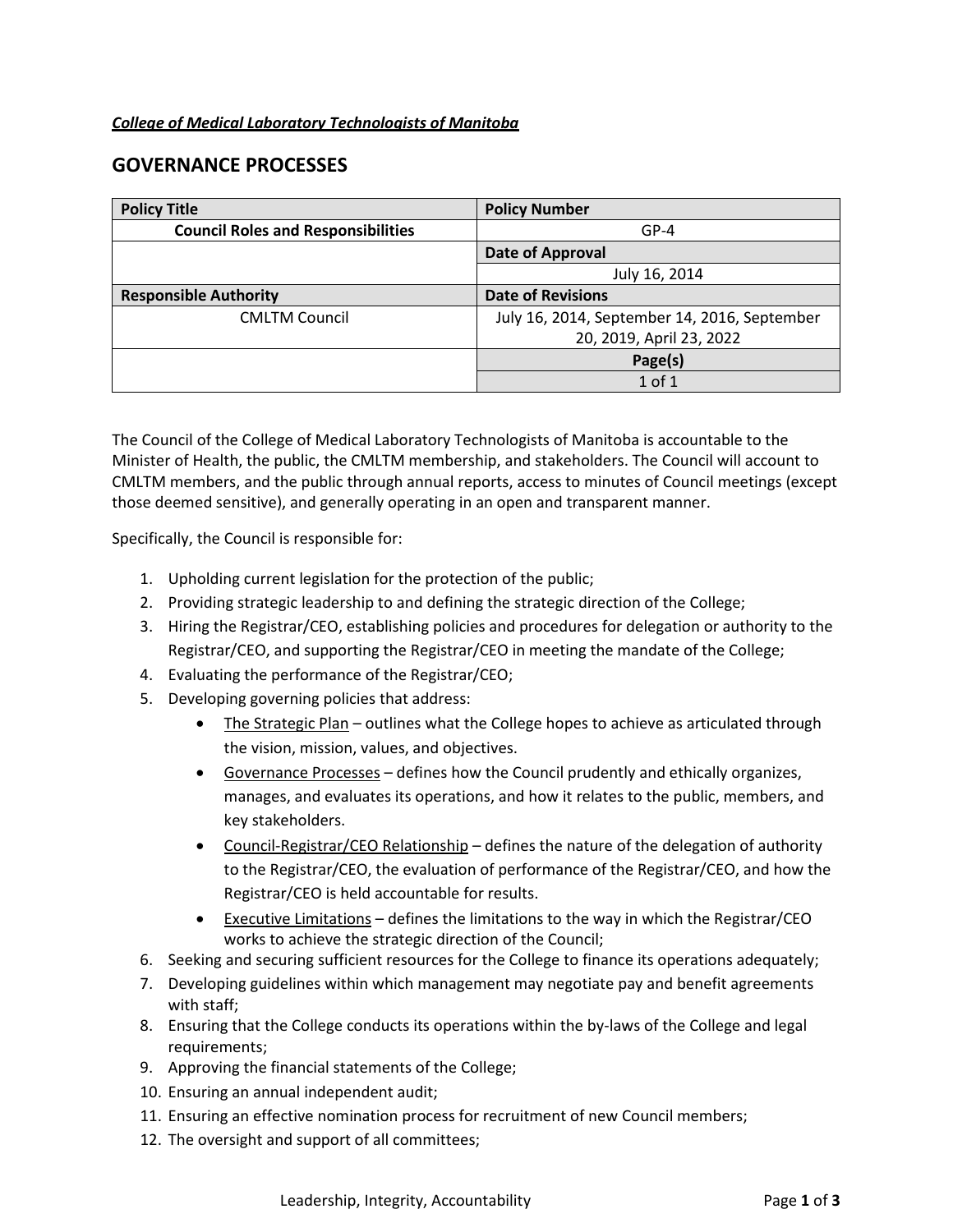## **Council Member Competencies**

## Knowledge

- Familiarity with CMLTM's mission, vision, values, and goals (including strategic plan)
- Understanding the Council's role in proper stewardship of CMLTM
- Understanding CMLTM governance (the role of a policy making board) and the difference between governance and operations
- Knowledge and experience in the regulation of professions
- Knowledge of governance issues, membership organizations, and how they differ from those of regulatory bodies
- Knowledge of CMLTM's roles, responsibilities, and mandate
- Knowledge of the legislation that governs CMLTM

## Skills

## *Strategic Thinking*

- Ability to operate on a strategic level rather than a tactical level
- Ability to be goal and future oriented
- Ability to think critically, ask questions, and challenge unsubstantiated opinions
- Ability to understand issues from different perspectives
- Ability to understand and process information effectively and efficiently

## *Communication*

- Ability to articulate ideas, opinions, rationales, and comments in a clear, concise, and logical manner
- Ability to interact with other Council members in a group setting, both contributing to discussions, and valuing the contributions of all members
- Ability to effectively communicate with a culturally diverse team of Council members and staff
- Ability to achieve practical consensus in group discussions

## *Decision Making*

- Ability to use logic and reasoning to identify issues as well as the strength and weaknesses of alternative solutions, conclusions, or approaches to problems
- Ability to make informed decisions efficiently and take action when needed
- Ability to participate in the execution of the strategic plan, portions of which may be assigned to Council members

## *Analytical Skills*

- Ability to understand and analyze financial reports
- Ability to review and analyze proposed budgets in light of CMLTM mandate, legislated responsibilities, resources, strategic goals, and priorities